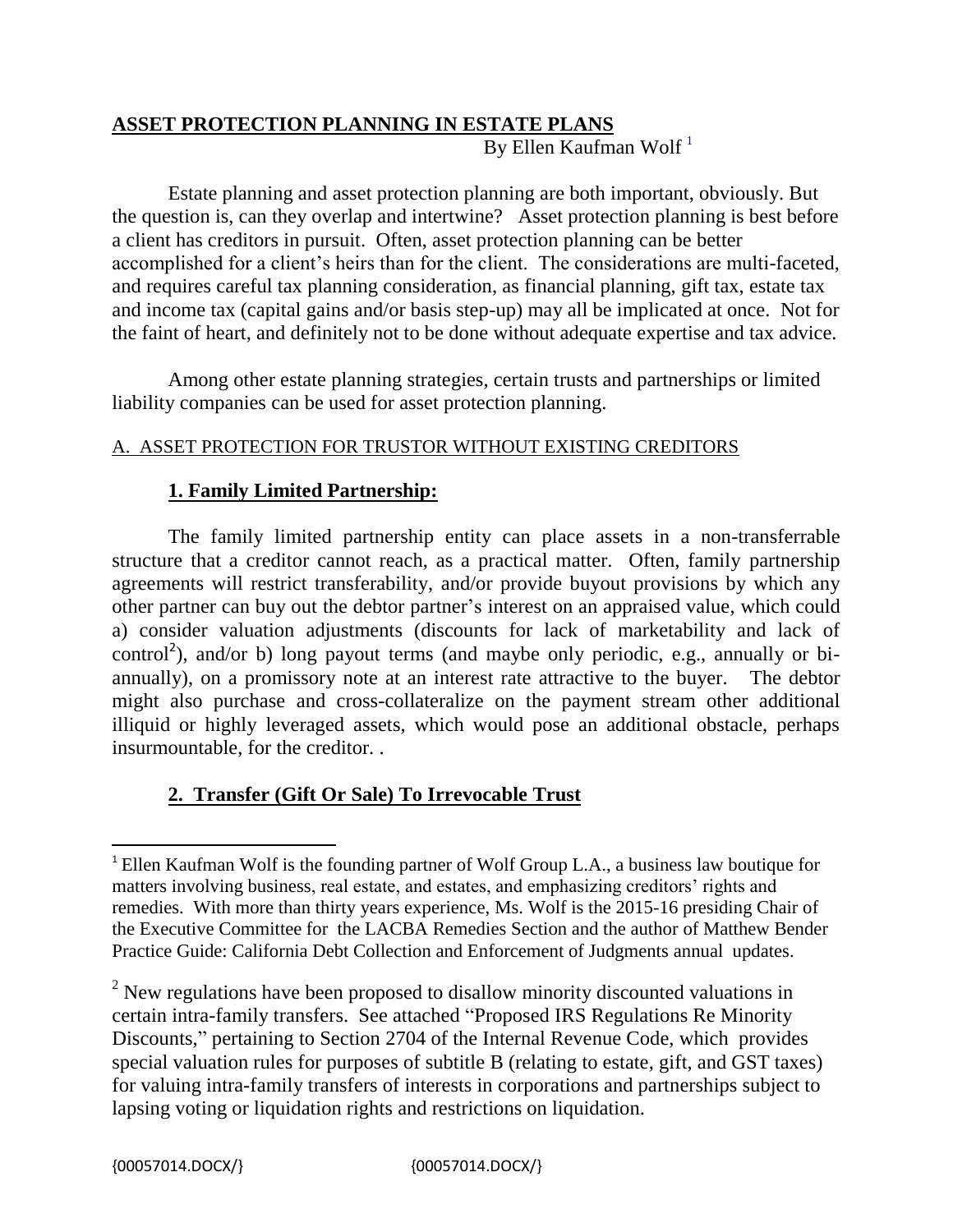When there are no existing creditors, a Trustor may decide to transfer assets to an irrevocable trust, either by gift or sale. These assets are thus preserved for the debtor's family or heirs, come what may.

This decision requires careful tax planning consideration, as gift tax and income tax (capital gains and/or basis step-up) may be implicated. In a grantor trust, (see IRC Section 671 through 679), the funded assets are out of the trustor's estate, but the grantor typically has an income stream via a purchase money promissory note, and retains certain powers or ownership interests so that the trust is disregard for income tax purposes. Income, deductions and credits are reported on the grantor's individual tax return (and thus paid by the grantor.)

Transfers may be fractionalized before transfer, for possible discounted valuations. (See footnote 2).

Transfer by sale to a grantor trust does not implicate immediate capital gains taxes, because a grantor trust is a disregarded entity for income tax purposes. The sale is usually made pursuant to a promissory note, no less than the minimum AFR interest rate, which results in an income stream back to the trustor. The promissory note payment terms can be on long payout terms that would not be attractive for a creditor to attempt to collect. (Interest rate cannot be less than Minimum AFR rate.) If a creditor later appears on the horizon, the trustor may decide to borrow against the income stream and assign or encumber the payment stream in favor of such lender. If the borrowed money is then used to buy another illiquid asset with little equity, a creditor will again find it unattractive to pursue.

### **B. ASSET PROTECTION FOR HEIR(S) – DOMESTIC TRUSTS**

A money judgment may be enforced against an interest in a trust. (§ 695.030, subd. (b) $(1)$ .) In general, any property of the judgment debtor that is subject to enforcement of a money judgment is subject to levy under a writ of execution under section 699.710. (§ 699.710 ["Except as otherwise provided by law, all property that is subject to enforcement of a money judgment . . . is subject to levy under a writ of execution to satisfy a money judgment"].)

However, the Legislature specifically excluded interest in a trust from levy by writ of execution. (§ 699.720, subd. (b) ["The following types of property are not subject to execution . . . [t]he interest of a trust beneficiary"].) Instead, a judgment creditor must utilize the enforcement procedures set out under section 709.010 to reach the interest of a trust beneficiary.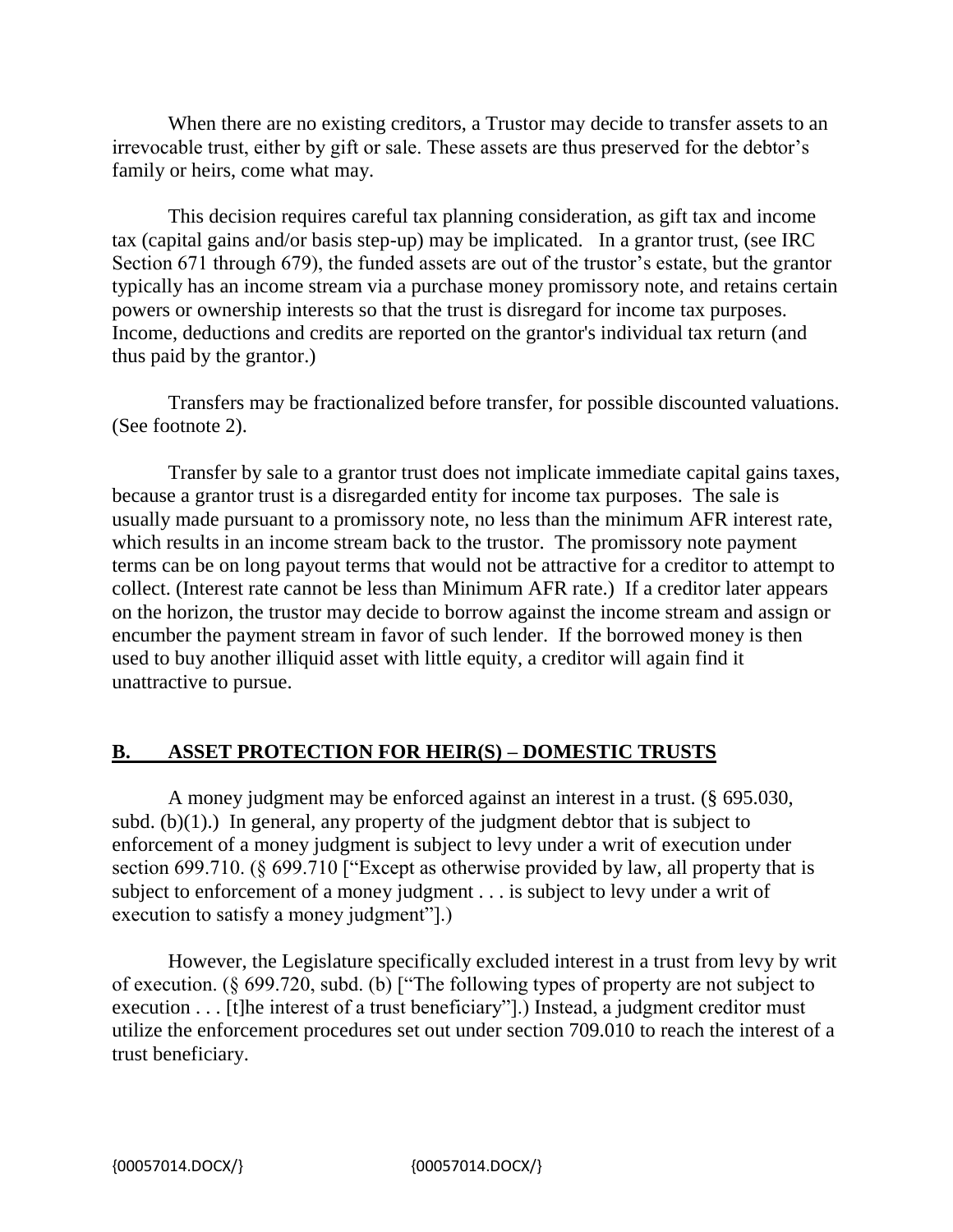By its plain terms, the enforcement procedures of Code of Civil Procedure section 709.010 are the only means available for a judgment creditor to enforce a money judgment against an interest in a trust. (Code Civ. Proc., § 709.010, subd. (b) ["The judgment debtor's interest as a beneficiary of a trust is subject to enforcement of a money judgment only upon petition under this section . . .", italics added].) Moreover a judgment creditor may file a petition only with "a court having jurisdiction over administration of the trust. . . ." *FirstMerit Bank v. Diana Reese*, E061480.

Under a proper petition, "[t]he judgment debtor's interest in the trust may be applied to the satisfaction of the money judgment by such means as the court, in its discretion, determines are proper, including but not limited to imposition of a lien on or sale of the judgment debtor's interest, collection of trust income, and liquidation and transfer of trust property by the trustee." *FirstMerit Bank v. Diana Reese*, E061480. Provisions of the Probate Code impose, under certain circumstances, limits on a judgment creditor's right to collect from a trust. (Code Civ. Proc., § 709.010, subd. (c).) Creditors will continue to have a very difficult time obtaining a debtor's interests in a trust.

Code of Civil Procedure Section 709.010 provides:

(a) As used in this section, "trust" has the meaning provided in Section 82 of the Probate Code.

(b) The judgment debtor's interest as a beneficiary of a trust is subject to enforcement of a money judgment only upon petition under this section by a judgment creditor to a court having jurisdiction over administration of the trust as prescribed in Part 5 (commencing with Section 17000) of Division 9 of the Probate Code. The judgment debtor's interest in the trust may be applied to the satisfaction of the money judgment by such means as the court, in its discretion, determines are proper, including but not limited to imposition of a lien on or sale of the judgment debtor's interest, collection of trust income, and liquidation and transfer of trust property by the trustee.

 (c) Nothing in this section affects the limitations on the enforcement of a money judgment against the judgment debtor's interest in a trust under Chapter 2 (commencing with Section 15300) of Part 2 of Division 9 of the Probate Code, and the provisions of this section are subject to the limitations of that chapter.

In a recent case, it was held that an assignment order cannot reach a debtor's beneficial interests in a trust. In November 2015, the court re-affirmed the protections that can be afforded by a trust in *FirstMerit Bank v. Diana Reese*, E061480 ("FirstMerit case"). The creditor applied for an assignment order under Code of Civil Procedure Section 708.510(a). The court held that an assignment order is an inappropriate remedy to obtain distributions from a trust, which instead must be reached exclusively under Code of Civil Procedure Section 709.010.

The creditor argued that, "notwithstanding section 709.010, it is permitted to utilize the assignment procedures set out in section 708.510 to obtain "an order directing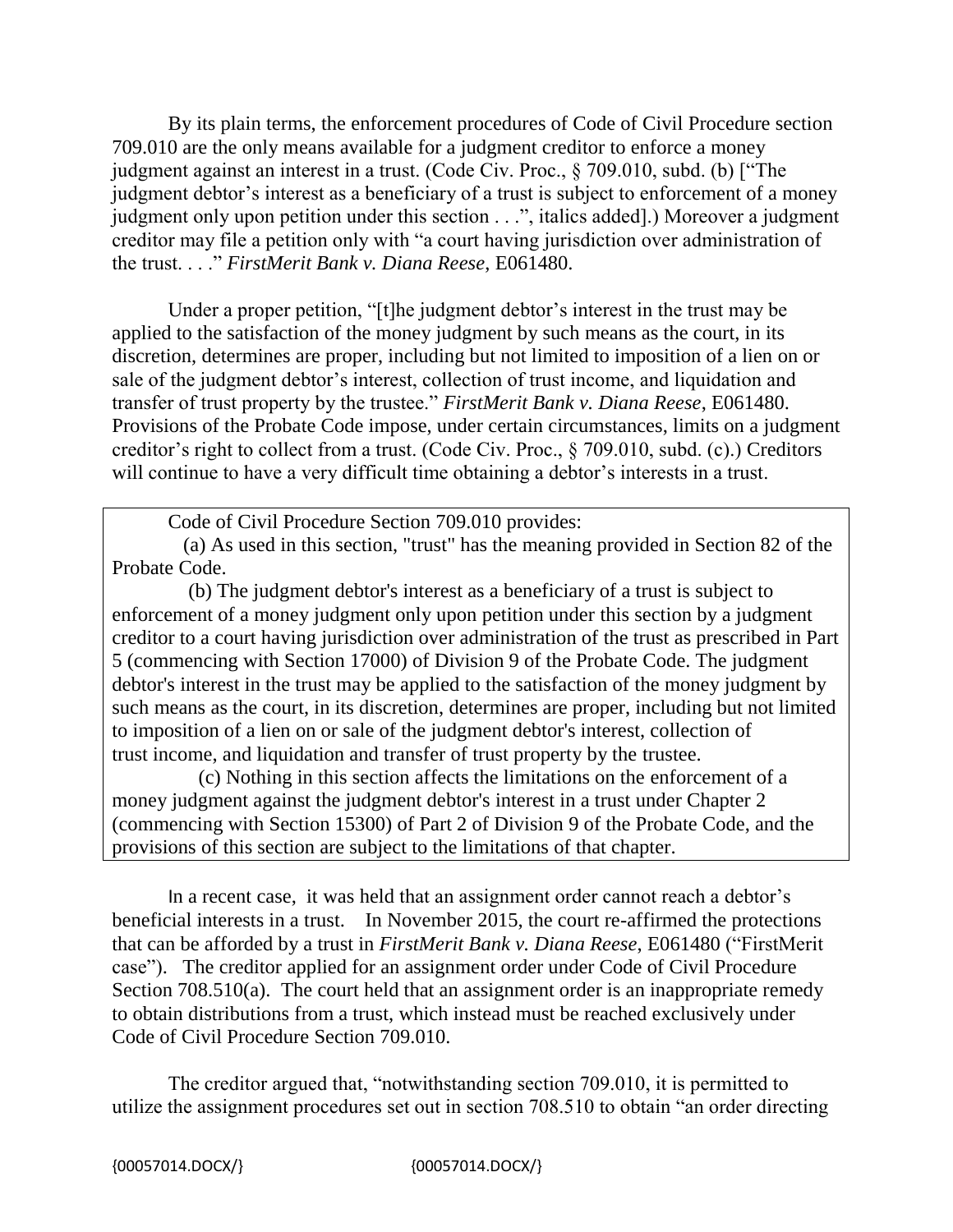[debtor] to assign and turnover payments distributed to her from a third party trustee." Such an order would not require jurisdiction over the trustees because it would direct "assignment of [debtor's] right to receive payments of the Trusts *once they are disbursed by the Trustee*." (Italics added.)"

The court rejected that argument as ignoring "the nature of an assignment. An "assignment merely transfers the interest of the assignor. The assignee 'stands in the shoes' of the assignor, taking his or her rights and remedies, subject to any defenses that the obligor has against the assignor prior to notice of the assignment." … Thus, in seeking an assignment order under section 708.510, [the creditor] sought to acquire [debtor's] rights to receive payments from [debtor's] trustees. ... That result is precisely what the Legislature precluded by enacting exclusive procedures for enforcing money judgments against trusts. (§ 709.010, subd. (a).) Those exclusive procedures allow a court to apply a judgment debtor's interest in a trust "to the satisfaction of the money judgment by," among other means, "collection of trust income," but only if the court has jurisdiction over the administration of the trust.  $(\frac{6}{209.010}, \frac{1}{100.01})$ "

The court also rejected a "turnover" order of the trust funds received by the debtor, saying that the creditor would need to levy on the funds "pursuant to a writ of possession." (Perhaps the court meant to say "pursuant to a writ of execution.")

So, creditors are left with only remedies under Code of Civil Procedure Section 709.010, which requires a court petition and hearing to be decided in the probate court's discretion as to whether and how to satisfy the judgment from the debtor's interest in a trust. The real rub there is that most trusts (other than revocable, or inter vivos, trusts) are "spendthrift trusts" – which provide that the beneficiary's interest cannot be voluntarily or involuntarily transferred.

### 1. **Spendthrift Trust**

Spendthrift trusts are **not** generally subject to enforcement of a money judgment unless the debtor beneficiary is also the settlor, or the judgment is for spousal or child support, criminal restitution, reimbursement of public support furnished to a spouse or child of the debtor.

But even spendthrift trusts can result in certain recovery to a creditor. The court can order the trustee to pay to the creditor:

- $\checkmark$  up to 25% of the amounts which the trustee has determined to distribute to debtor (Probate Code Section 15306.5), OR
- $\checkmark$  other amounts which the trustee has determined to distribute to debtor in excess of the debtor's education and support (Probate Code Section 15307).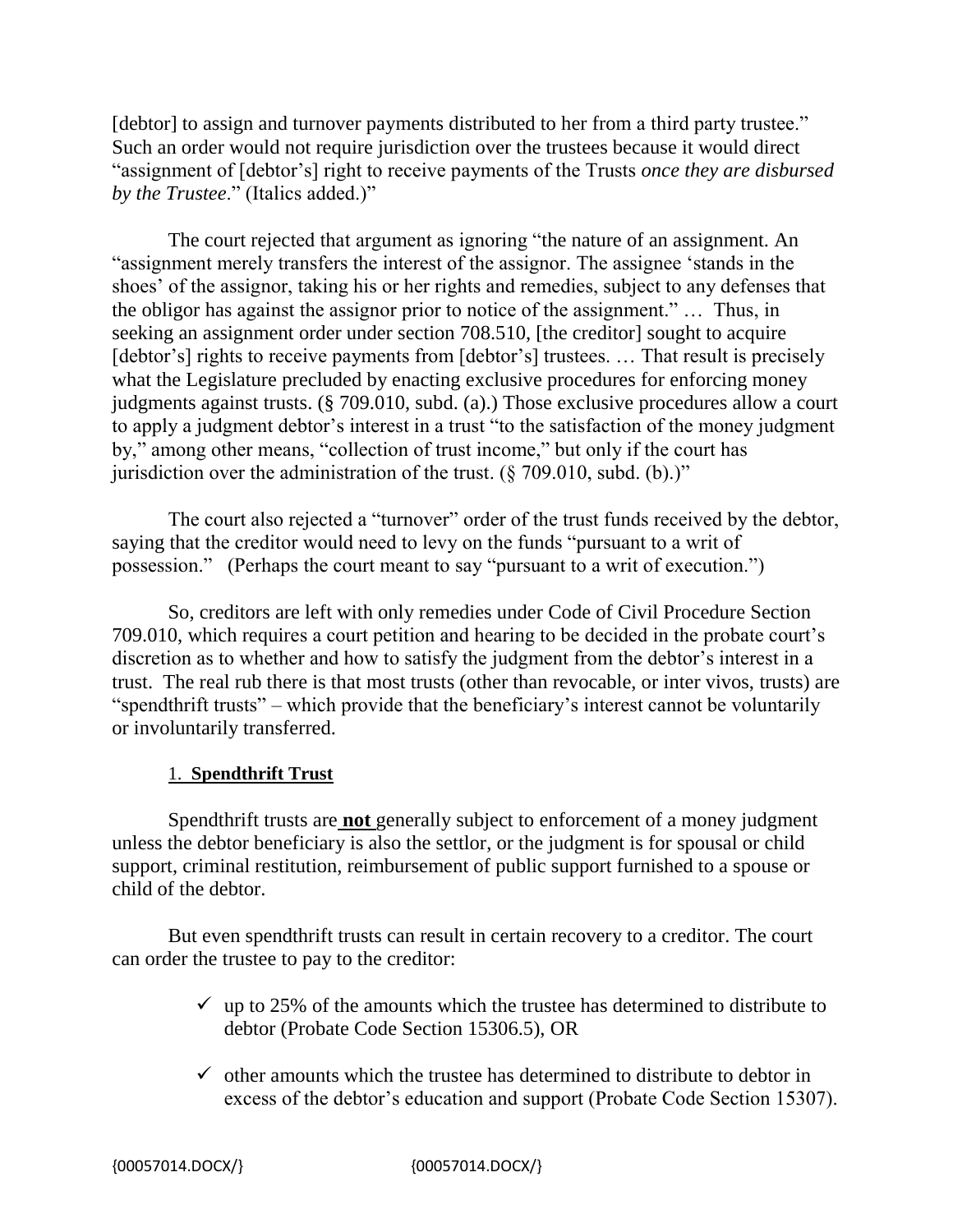Needless to say, the larger the excess in the trust for debtor's benefit, the better the creditor's chances might be at obtaining this type of court order. With both the court and the trustee having discretion of their respective decisions, recovering from a spendthrift trust is an uphill battle for a creditor.

### **2. Out-of-State Trust Not Subject to California Jurisdiction**:

The court in *FirstMerit* pointed out that Code of Civil Procedure Section 709.010 requires a California court to have jurisdiction over the trust administration (e.g., the trustees and/or the *res*) in order to make the trust pay money towards satisfaction of the California judgment. Code of Civil Procedure Section 709.010 provides: "The judgment debtor's interest as a beneficiary of a trust is subject to enforcement of a money judgment **only upon petition under this section by a judgment creditor to a court having jurisdiction over administration of the trust** as prescribed in Part 5 (commencing with Section 17000) of Division 9 of the Probate Code.

### Probate Code Jurisdiction Sections

17002.

(a) The principal place of administration of the trust is the usual place where the day-to-day activity of the trust is carried on by the trustee or its representative who is primarily responsible for the administration of the trust.

 (b) If the principal place of administration of the trust cannot be determined under subdivision (a), it shall be determined as follows:

 (1) If the trust has a single trustee, the principal place of administration of the trust is the trustee's residence or usual place of business.

 (2) If the trust has more than one trustee, the principal place of administration of the trust is the residence or usual place of business of any of the cotrustees as agreed upon by them or, if not, the residence or usual place of business of any of the cotrustees.

17003. Subject to Section 17004:

 (a) By accepting the trusteeship of a trust having its principal place of administration in this state the trustee submits personally to the jurisdiction of the court under this division.

 (b) To the extent of their interests in the trust, all beneficiaries of a trust having its principal place of administration in this state are subject to the jurisdiction of the court under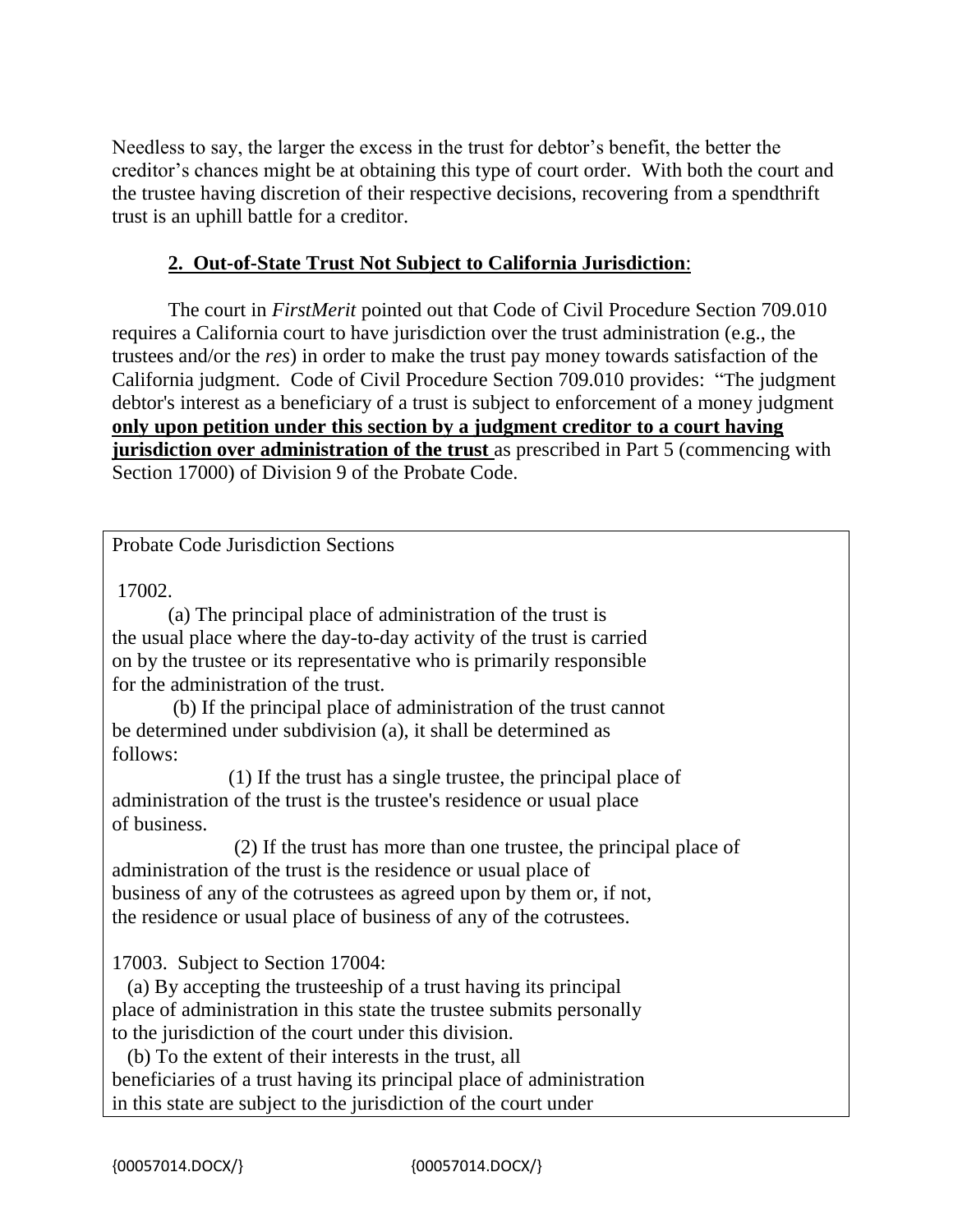this division.

17004. The court may exercise jurisdiction in proceedings under this division on any basis permitted by Section 410.10 of the Code of Civil Procedure. [*Ed. Note: Long-Arm Jurisdiction coextensive with Constitutional limits.*]

### **3. Dynasty (Life Estate) Trust**

Code of Civil Procedure Section 709.020 provides for creditors to have access to a debtor's contingent remainder or other executory interest in a trust.

709.020. The judgment creditor may apply to the court on noticed motion for an order applying to the satisfaction of a money judgment a contingent remainder, executory interest, or other interest of the judgment debtor in property that is not vested in the judgment debtor. The interest of the judgment debtor may be applied to the satisfaction of the money judgment by such means as the court, in its discretion, determines are proper to protect the interests of both the judgment debtor and judgment creditor, including but not limited to the imposition of a lien on or the sale of the judgment debtor's interest.

A dynasty-type trust, in which the debtor has only a life estate, can provide protection from creditor's exertion of a lien or levy on trust assets under this provision.<sup>3</sup>

### **C. ASSET PROTECTION IN ESTATE PLANNING WITH EXISTING CREDITORS**

### **1. Limited Liability Companies**

Moving assets into a limited liability company can afford some asset protection, and is not a fraudulent transfer so long as the debtor receives reasonably equivalent value for the transfer (which includes membership interests in the limited liability company of equal value to the transfer).

Generally speaking, a creditor cannot reach assets of a limited liability company in which the debtor holds an interest. A creditor can only obtain a charging order, which allows the creditor to receive any distribution from the limited liability company that would be made to the debtor. Corporations Code § 17705.03. Provided substantial

 $\overline{\phantom{a}}$ 

**<sup>3</sup> Strategies for asset protection and careful tax planning are interwoven and often not mutually complementary. Proceed only with adequate expertise.**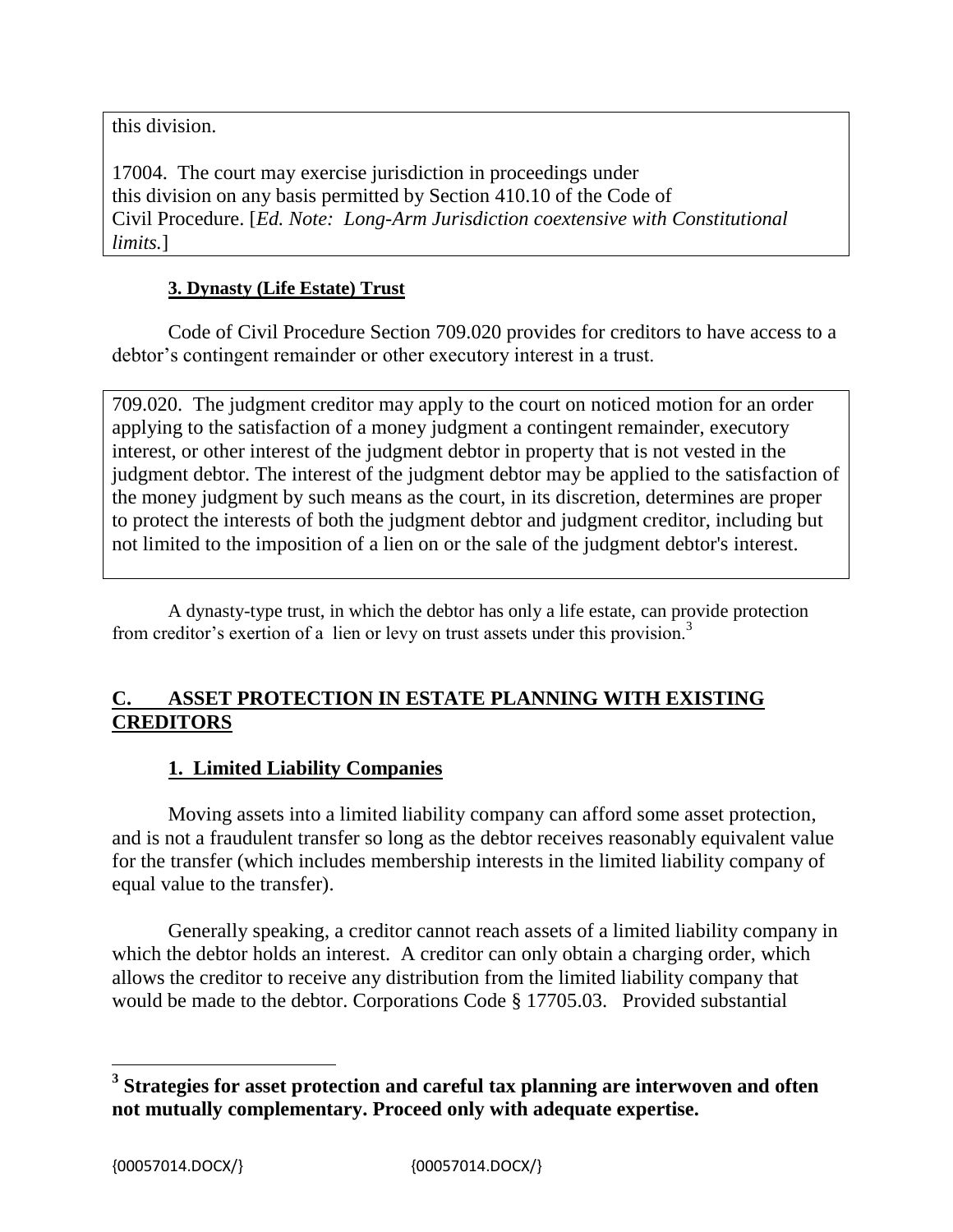distributions do not have to be made from the limited liability company, the creditor may have little to gain in pursuing such assets.

 Corporations Code § 17705.03(f) provides: "This section provides the exclusive remedy by which a person seeking to enforce a judgment against a member or transferee may, in the capacity of judgment creditor, satisfy the judgment from the judgment debtor's transferable interest."

Corporations Code Section 17705.03.

(a) On application by a judgment creditor of a member or transferee, a court may enter a charging order against the transferable interest of the judgment debtor for the unsatisfied amount of the judgment. A charging order constitutes a lien on a judgment debtor's transferable interest and requires the limited liability company to pay over to the person to which the charging order was issued any distribution that would otherwise be paid to the judgment debtor.

(b) To the extent necessary to effectuate the collection of distributions pursuant to a charging order in effect under subdivision (a), the court may do any of the following:

(1) Appoint a receiver of the distributions subject to the charging order, with the power to make all inquiries the judgment debtor might have made.

(2) Make all other orders necessary to give effect to the charging order.

(3) Upon a showing that distributions under a charging order will not pay the judgment debt within a reasonable time, foreclose the lien and order the sale of the transferable interest. The purchaser at the foreclosure sale obtains only the transferable interest, does not thereby become a member, and is subject to §17705.02.

(c) At any time before foreclosure under paragraph (3) of subdivision (b), the member or transferee whose transferable interest is subject to a charging order under subdivision (a) may extinguish the charging order by satisfying the judgment and filing a certified copy of the satisfaction with the court that issued the charging order.

(d) At any time before foreclosure under paragraph (3) of subdivision (b), a limited liability company or one or more members whose transferable interests are not subject to the charging order may pay to the judgment creditor the full amount due under the judgment and thereby succeed to the rights of the judgment creditor, including the charging order.

(e) This title does not deprive any member or transferee of the benefit of any exemption laws applicable to the member's or transferee's transferable interest.

(f) This section provides the exclusive remedy by which a person seeking to enforce a judgment against a member or transferee may, in the capacity of judgment creditor, satisfy the judgment from the judgment debtor's transferable interest.